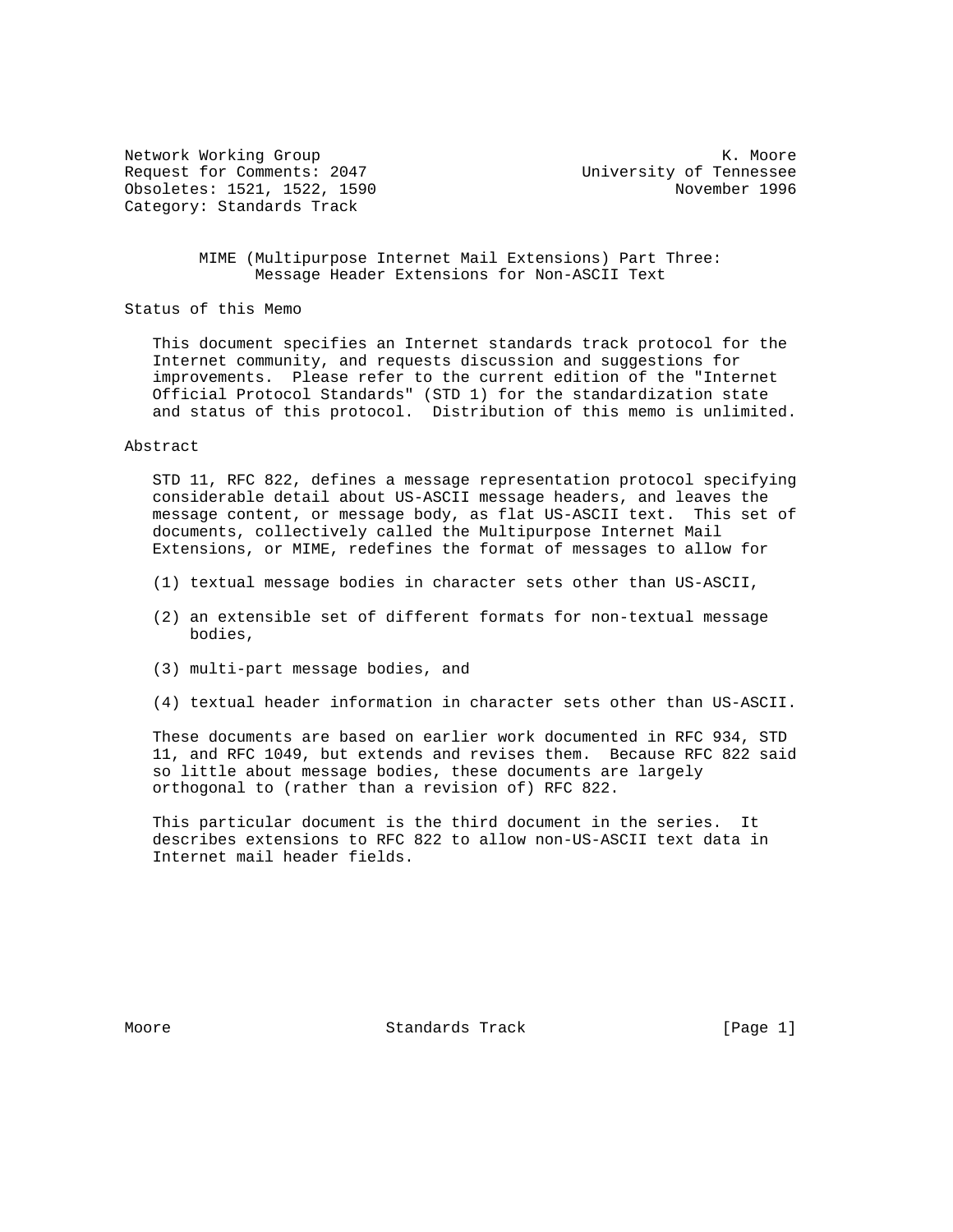Other documents in this series include:

- + RFC 2045, which specifies the various headers used to describe the structure of MIME messages.
- + RFC 2046, which defines the general structure of the MIME media typing system and defines an initial set of media types,
- + RFC 2048, which specifies various IANA registration procedures for MIME-related facilities, and
- + RFC 2049, which describes MIME conformance criteria and provides some illustrative examples of MIME message formats, acknowledgements, and the bibliography.

 These documents are revisions of RFCs 1521, 1522, and 1590, which themselves were revisions of RFCs 1341 and 1342. An appendix in RFC 2049 describes differences and changes from previous versions.

1. Introduction

 RFC 2045 describes a mechanism for denoting textual body parts which are coded in various character sets, as well as methods for encoding such body parts as sequences of printable US-ASCII characters. This memo describes similar techniques to allow the encoding of non-ASCII text in various portions of a RFC 822 [2] message header, in a manner which is unlikely to confuse existing message handling software.

 Like the encoding techniques described in RFC 2045, the techniques outlined here were designed to allow the use of non-ASCII characters in message headers in a way which is unlikely to be disturbed by the quirks of existing Internet mail handling programs. In particular, some mail relaying programs are known to (a) delete some message header fields while retaining others, (b) rearrange the order of addresses in To or Cc fields, (c) rearrange the (vertical) order of header fields, and/or (d) "wrap" message headers at different places than those in the original message. In addition, some mail reading programs are known to have difficulty correctly parsing message headers which, while legal according to RFC 822, make use of backslash-quoting to "hide" special characters such as "<", ",", or ":", or which exploit other infrequently-used features of that specification.

 While it is unfortunate that these programs do not correctly interpret RFC 822 headers, to "break" these programs would cause severe operational problems for the Internet mail system. The extensions described in this memo therefore do not rely on little used features of RFC 822.

Moore Standards Track [Page 2]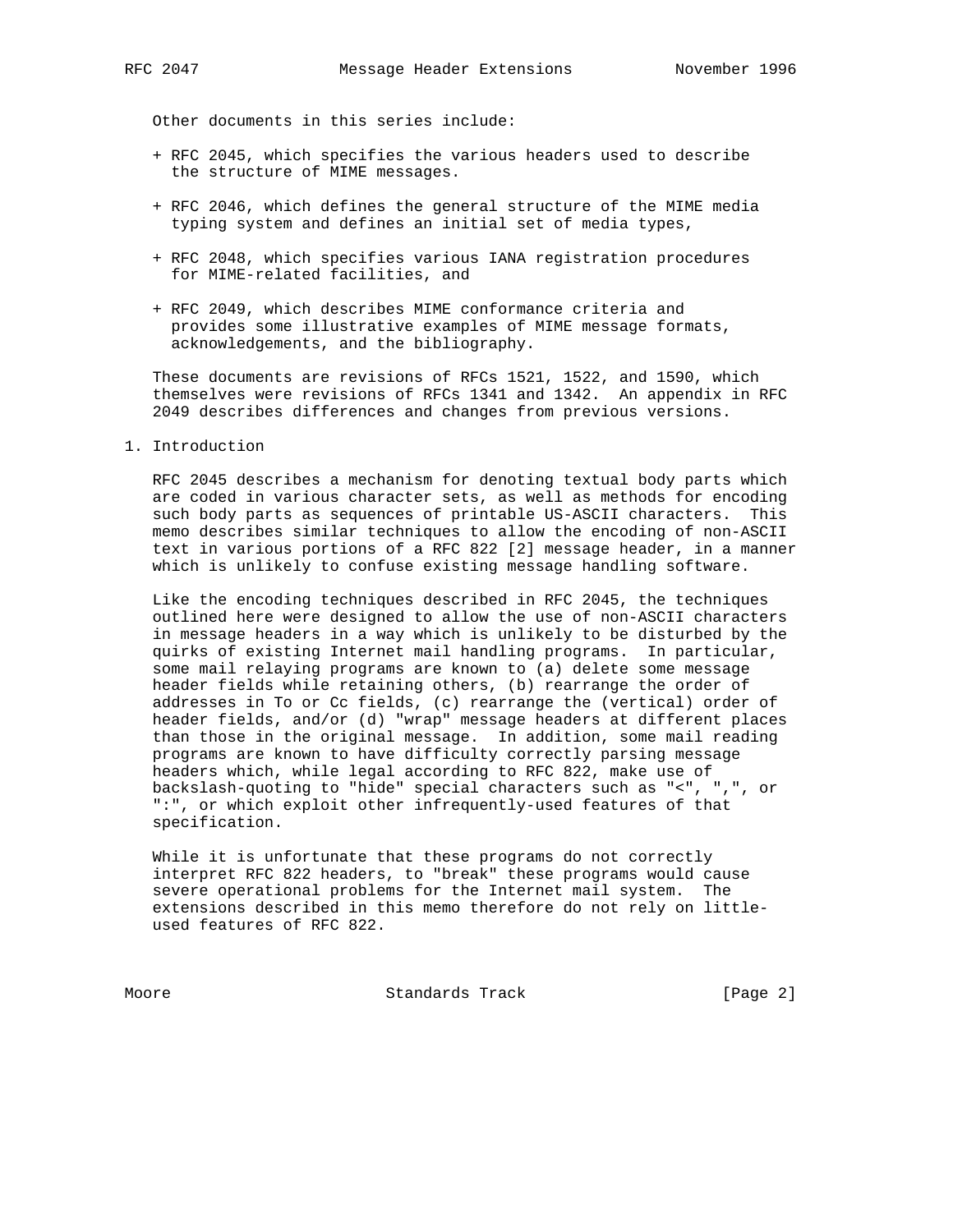Instead, certain sequences of "ordinary" printable ASCII characters (known as "encoded-words") are reserved for use as encoded data. The syntax of encoded-words is such that they are unlikely to "accidentally" appear as normal text in message headers. Furthermore, the characters used in encoded-words are restricted to those which do not have special meanings in the context in which the encoded-word appears.

 Generally, an "encoded-word" is a sequence of printable ASCII characters that begins with "=?", ends with "?=", and has two "?"s in between. It specifies a character set and an encoding method, and also includes the original text encoded as graphic ASCII characters, according to the rules for that encoding method.

 A mail composer that implements this specification will provide a means of inputting non-ASCII text in header fields, but will translate these fields (or appropriate portions of these fields) into encoded-words before inserting them into the message header.

 A mail reader that implements this specification will recognize encoded-words when they appear in certain portions of the message header. Instead of displaying the encoded-word "as is", it will reverse the encoding and display the original text in the designated character set.

## NOTES

 This memo relies heavily on notation and terms defined RFC 822 and RFC 2045. In particular, the syntax for the ABNF used in this memo is defined in RFC 822, as well as many of the terminal or nonterminal symbols from RFC 822 are used in the grammar for the header extensions defined here. Among the symbols defined in RFC 822 and referenced in this memo are: 'addr-spec', 'atom', 'CHAR', 'comment', 'CTLs', 'ctext', 'linear-white-space', 'phrase', 'quoted-pair'. 'quoted-string', 'SPACE', and 'word'. Successful implementation of this protocol extension requires careful attention to the RFC 822 definitions of these terms.

 When the term "ASCII" appears in this memo, it refers to the "7-Bit American Standard Code for Information Interchange", ANSI X3.4-1986. The MIME charset name for this character set is "US-ASCII". When not specifically referring to the MIME charset name, this document uses the term "ASCII", both for brevity and for consistency with RFC 822. However, implementors are warned that the character set name must be spelled "US-ASCII" in MIME message and body part headers.

Moore **Standards Track** [Page 3]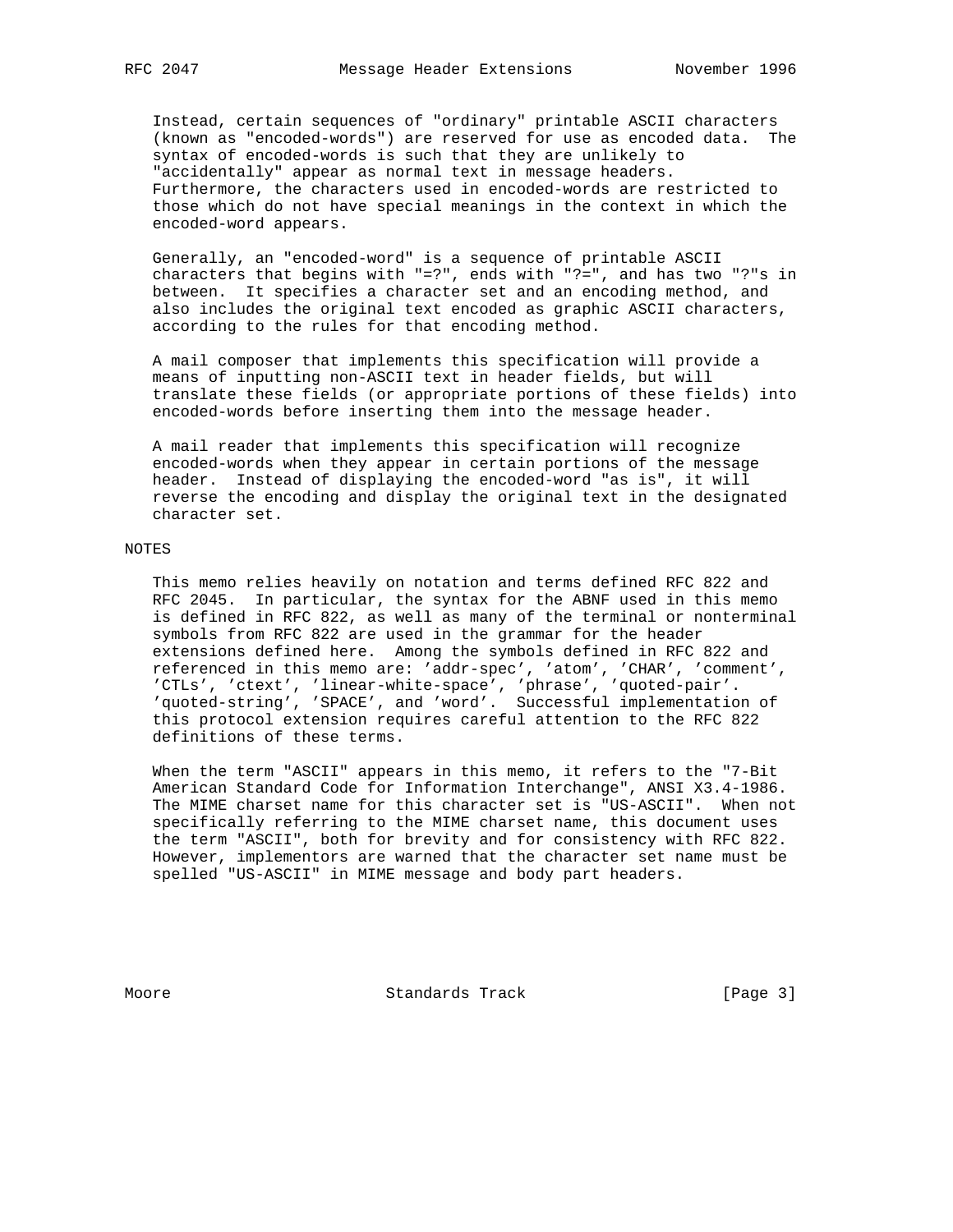This memo specifies a protocol for the representation of non-ASCII text in message headers. It specifically DOES NOT define any translation between "8-bit headers" and pure ASCII headers, nor is any such translation assumed to be possible.

2. Syntax of encoded-words

 An 'encoded-word' is defined by the following ABNF grammar. The notation of RFC 822 is used, with the exception that white space characters MUST NOT appear between components of an 'encoded-word'.

encoded-word = "=?" charset "?" encoding "?" encoded-text "?="

charset = token  $\qquad$  ; see section 3

encoding = token  $:$  see section 4

token = 1\*<Any CHAR except SPACE, CTLs, and especials>

 especials = "(" / ")" / "<" / ">" / "@" / "," / ";" / ":" / " <"> / "/" / "[" / "]" / "?" / "." / "="

 encoded-text = 1\*<Any printable ASCII character other than "?" or SPACE> ; (but see "Use of encoded-words in message

; headers", section 5)

 Both 'encoding' and 'charset' names are case-independent. Thus the charset name "ISO-8859-1" is equivalent to "iso-8859-1", and the encoding named "Q" may be spelled either "Q" or "q".

 An 'encoded-word' may not be more than 75 characters long, including 'charset', 'encoding', 'encoded-text', and delimiters. If it is desirable to encode more text than will fit in an 'encoded-word' of 75 characters, multiple 'encoded-word's (separated by CRLF SPACE) may be used.

 While there is no limit to the length of a multiple-line header field, each line of a header field that contains one or more 'encoded-word's is limited to 76 characters.

 The length restrictions are included both to ease interoperability through internetwork mail gateways, and to impose a limit on the amount of lookahead a header parser must employ (while looking for a final ?= delimiter) before it can decide whether a token is an "encoded-word" or something else.

Moore **Standards Track** [Page 4]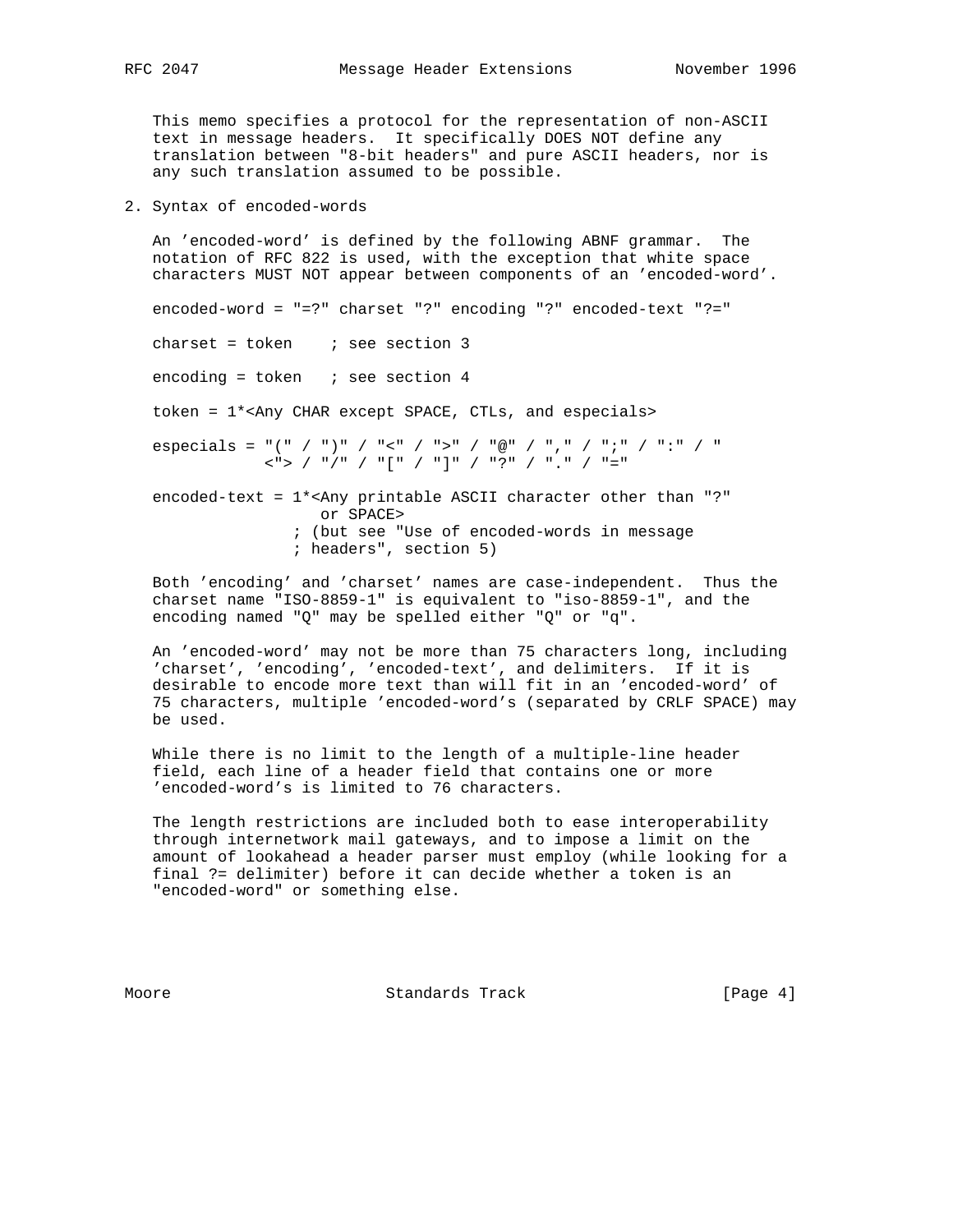IMPORTANT: 'encoded-word's are designed to be recognized as 'atom's by an RFC 822 parser. As a consequence, unencoded white space characters (such as SPACE and HTAB) are FORBIDDEN within an 'encoded-word'. For example, the character sequence

=?iso-8859-1?q?this is some text?=

 would be parsed as four 'atom's, rather than as a single 'atom' (by an RFC 822 parser) or 'encoded-word' (by a parser which understands 'encoded-words'). The correct way to encode the string "this is some text" is to encode the SPACE characters as well, e.g.

=?iso-8859-1?q?this=20is=20some=20text?=

 The characters which may appear in 'encoded-text' are further restricted by the rules in section 5.

3. Character sets

 The 'charset' portion of an 'encoded-word' specifies the character set associated with the unencoded text. A 'charset' can be any of the character set names allowed in an MIME "charset" parameter of a "text/plain" body part, or any character set name registered with IANA for use with the MIME text/plain content-type.

 Some character sets use code-switching techniques to switch between "ASCII mode" and other modes. If unencoded text in an 'encoded-word' contains a sequence which causes the charset interpreter to switch out of ASCII mode, it MUST contain additional control codes such that ASCII mode is again selected at the end of the 'encoded-word'. (This rule applies separately to each 'encoded-word', including adjacent 'encoded-word's within a single header field.)

 When there is a possibility of using more than one character set to represent the text in an 'encoded-word', and in the absence of private agreements between sender and recipients of a message, it is recommended that members of the ISO-8859-\* series be used in preference to other character sets.

# 4. Encodings

 Initially, the legal values for "encoding" are "Q" and "B". These encodings are described below. The "Q" encoding is recommended for use when most of the characters to be encoded are in the ASCII character set; otherwise, the "B" encoding should be used. Nevertheless, a mail reader which claims to recognize 'encoded-word's MUST be able to accept either encoding for any character set which it supports.

Moore **Standards Track** [Page 5]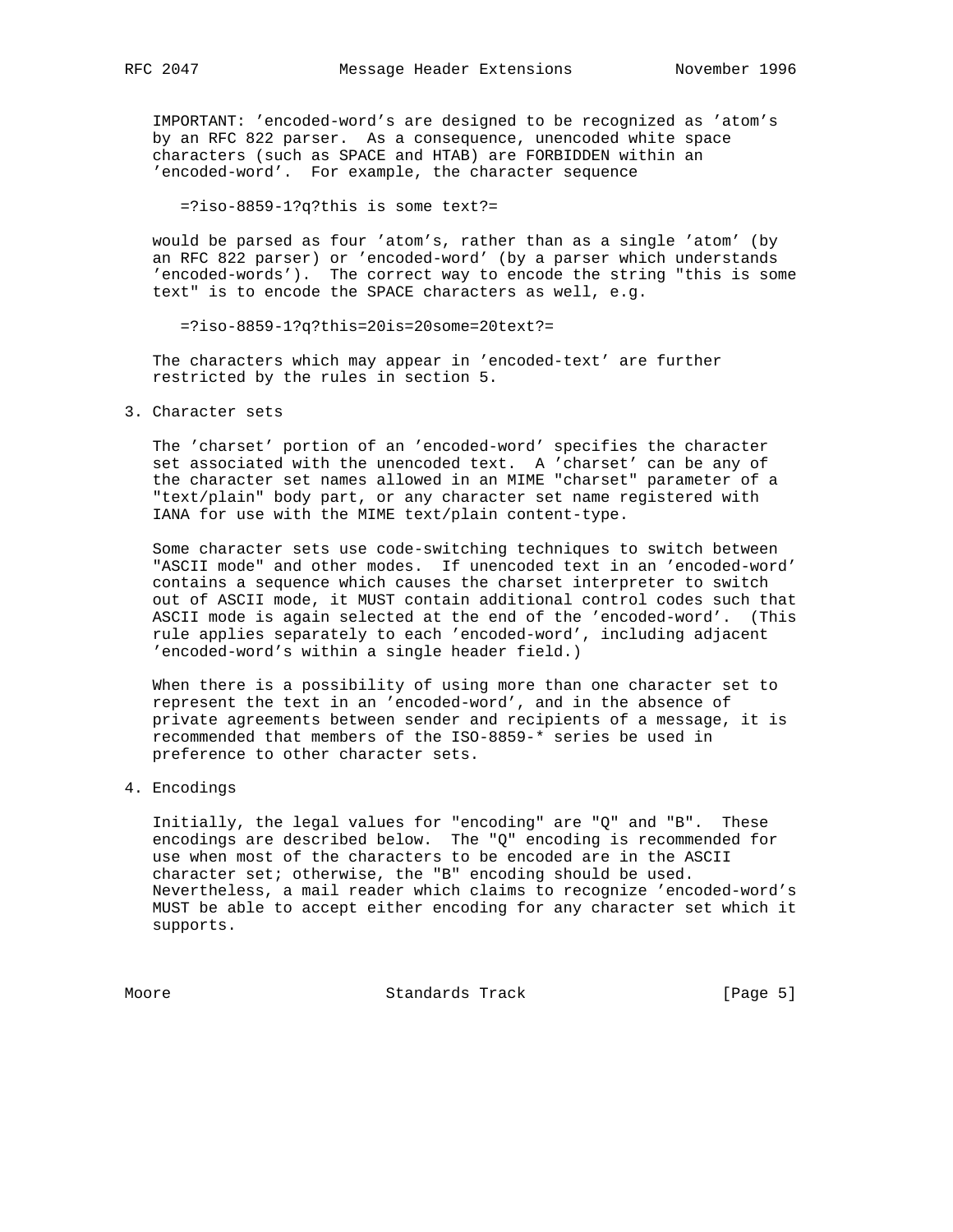Only a subset of the printable ASCII characters may be used in 'encoded-text'. Space and tab characters are not allowed, so that the beginning and end of an 'encoded-word' are obvious. The "?" character is used within an 'encoded-word' to separate the various portions of the 'encoded-word' from one another, and thus cannot appear in the 'encoded-text' portion. Other characters are also illegal in certain contexts. For example, an 'encoded-word' in a 'phrase' preceding an address in a From header field may not contain any of the "specials" defined in RFC 822. Finally, certain other characters are disallowed in some contexts, to ensure reliability for messages that pass through internetwork mail gateways.

 The "B" encoding automatically meets these requirements. The "Q" encoding allows a wide range of printable characters to be used in non-critical locations in the message header (e.g., Subject), with fewer characters available for use in other locations.

4.1. The "B" encoding

 The "B" encoding is identical to the "BASE64" encoding defined by RFC 2045.

4.2. The "Q" encoding

 The "Q" encoding is similar to the "Quoted-Printable" content transfer-encoding defined in RFC 2045. It is designed to allow text containing mostly ASCII characters to be decipherable on an ASCII terminal without decoding.

- (1) Any 8-bit value may be represented by a "=" followed by two hexadecimal digits. For example, if the character set in use were ISO-8859-1, the "=" character would thus be encoded as "=3D", and a SPACE by "=20". (Upper case should be used for hexadecimal digits "A" through "F".)
- (2) The 8-bit hexadecimal value 20 (e.g., ISO-8859-1 SPACE) may be represented as "\_" (underscore, ASCII 95.). (This character may not pass through some internetwork mail gateways, but its use will greatly enhance readability of "Q" encoded data with mail readers that do not support this encoding.) Note that the "\_" always represents hexadecimal 20, even if the SPACE character occupies a different code position in the character set in use.
- (3) 8-bit values which correspond to printable ASCII characters other than "=", "?", and "\_" (underscore), MAY be represented as those characters. (But see section 5 for restrictions.) In particular, SPACE and TAB MUST NOT be represented as themselves within encoded words.

Moore **Standards Track** [Page 6]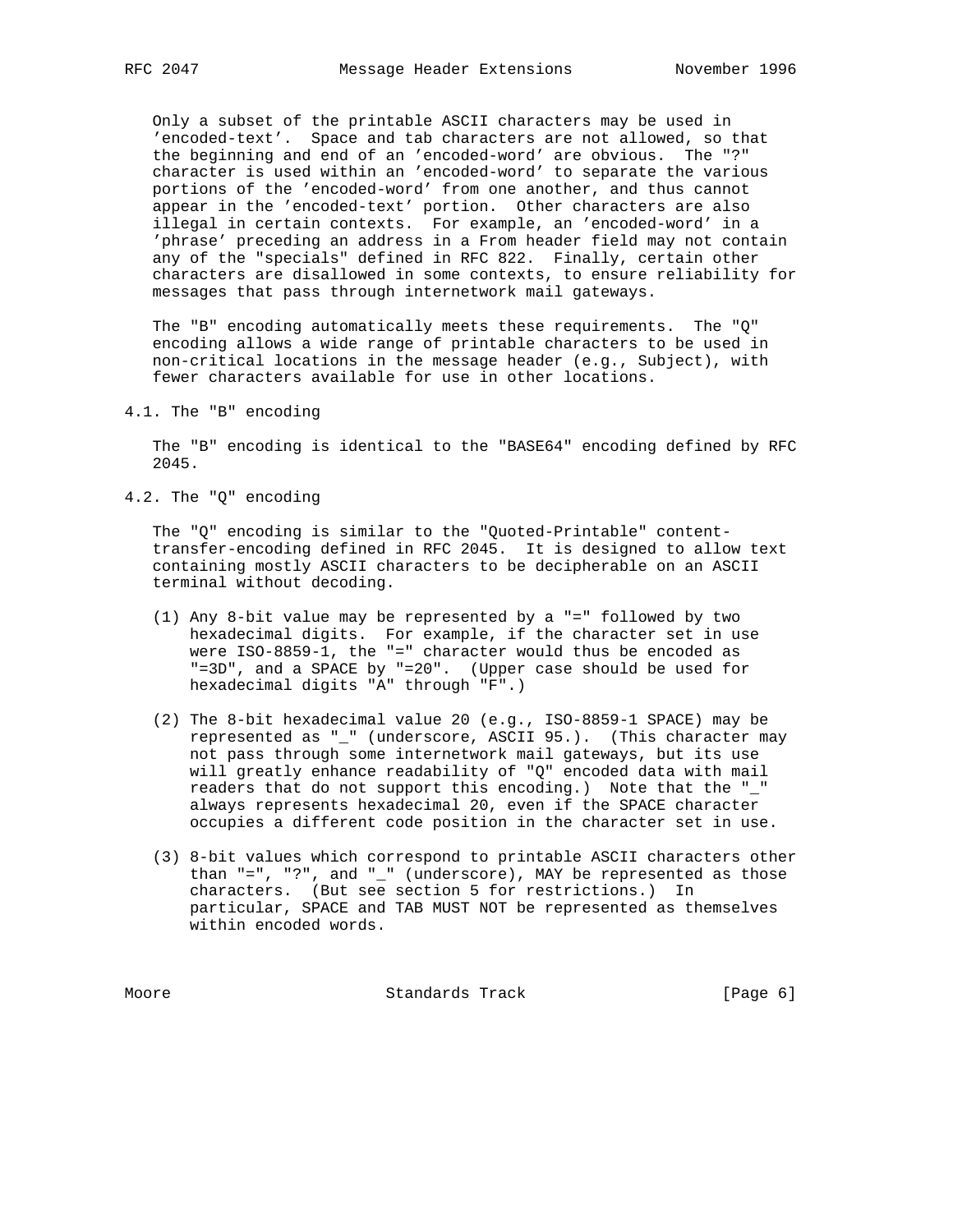5. Use of encoded-words in message headers

 An 'encoded-word' may appear in a message header or body part header according to the following rules:

(1) An 'encoded-word' may replace a 'text' token (as defined by RFC 822) in any Subject or Comments header field, any extension message header field, or any MIME body part field for which the field body is defined as '\*text'. An 'encoded-word' may also appear in any user-defined ("X-") message or body part header field.

 Ordinary ASCII text and 'encoded-word's may appear together in the same header field. However, an 'encoded-word' that appears in a header field defined as '\*text' MUST be separated from any adjacent 'encoded-word' or 'text' by 'linear-white-space'.

(2) An 'encoded-word' may appear within a 'comment' delimited by "(" and ")", i.e., wherever a 'ctext' is allowed. More precisely, the RFC 822 ABNF definition for 'comment' is amended as follows:

comment = "(" \*(ctext / quoted-pair / comment / encoded-word) ")"

 A "Q"-encoded 'encoded-word' which appears in a 'comment' MUST NOT contain the characters "(", ")" or " 'encoded-word' that appears in a 'comment' MUST be separated from any adjacent 'encoded-word' or 'ctext' by 'linear-white-space'.

 It is important to note that 'comment's are only recognized inside "structured" field bodies. In fields whose bodies are defined as '\*text', "(" and ")" are treated as ordinary characters rather than comment delimiters, and rule (1) of this section applies. (See RFC 822, sections 3.1.2 and 3.1.3)

(3) As a replacement for a 'word' entity within a 'phrase', for example, one that precedes an address in a From, To, or Cc header. The ABNF definition for 'phrase' from RFC 822 thus becomes:

phrase = 1\*( encoded-word / word )

 In this case the set of characters that may be used in a "Q"-encoded 'encoded-word' is restricted to: <upper and lower case ASCII letters, decimal digits, "!", "\*", "+", "-", "/", "=", and "\_" (underscore, ASCII 95.)>. An 'encoded-word' that appears within a 'phrase' MUST be separated from any adjacent 'word', 'text' or 'special' by 'linear-white-space'.

Moore **Standards Track** [Page 7]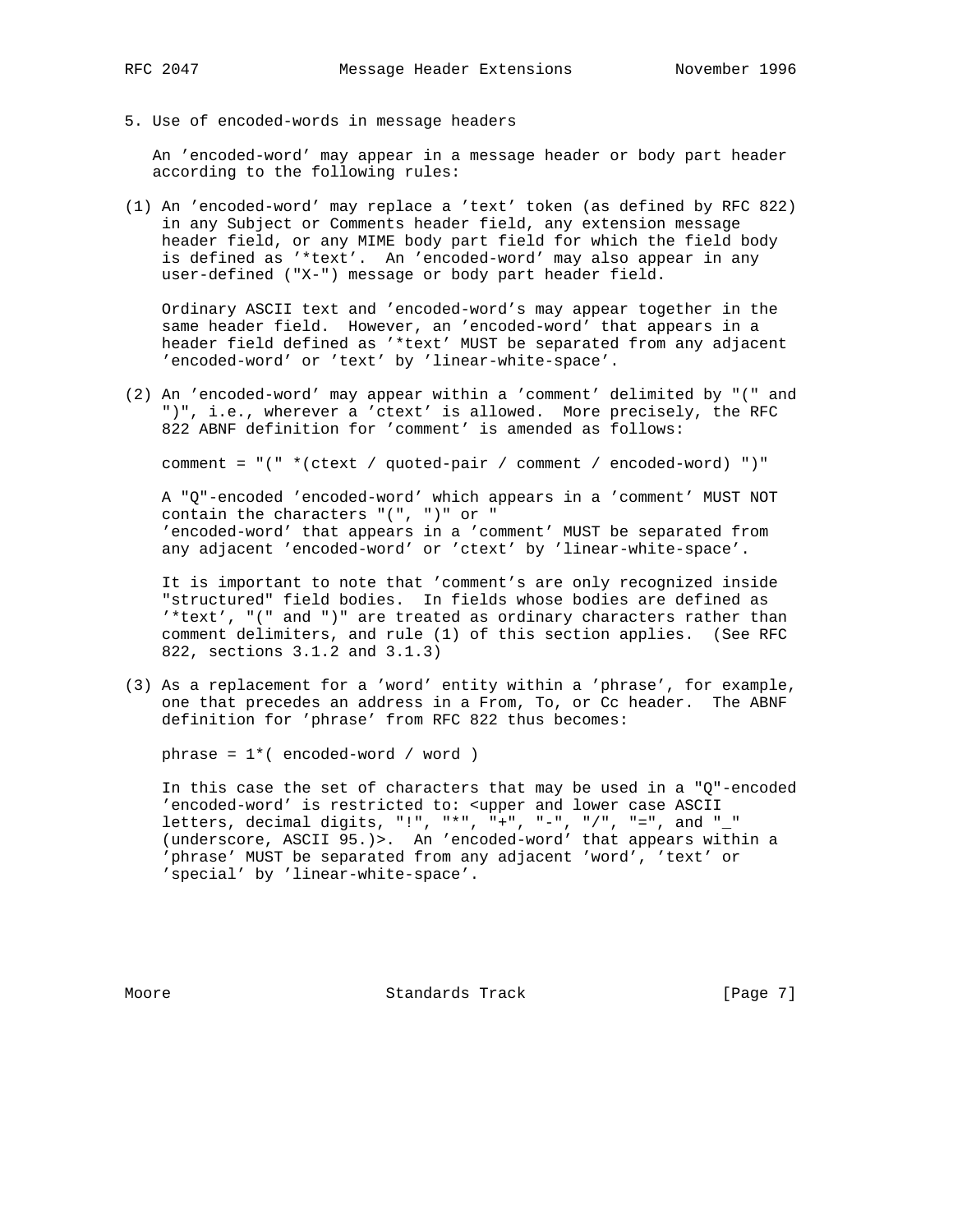These are the ONLY locations where an 'encoded-word' may appear. In particular:

- + An 'encoded-word' MUST NOT appear in any portion of an 'addr-spec'.
- + An 'encoded-word' MUST NOT appear within a 'quoted-string'.
- + An 'encoded-word' MUST NOT be used in a Received header field.
- + An 'encoded-word' MUST NOT be used in parameter of a MIME Content-Type or Content-Disposition field, or in any structured field body except within a 'comment' or 'phrase'.

 The 'encoded-text' in an 'encoded-word' must be self-contained; 'encoded-text' MUST NOT be continued from one 'encoded-word' to another. This implies that the 'encoded-text' portion of a "B" 'encoded-word' will be a multiple of 4 characters long; for a "Q" 'encoded-word', any "=" character that appears in the 'encoded-text' portion will be followed by two hexadecimal characters.

 Each 'encoded-word' MUST encode an integral number of octets. The 'encoded-text' in each 'encoded-word' must be well-formed according to the encoding specified; the 'encoded-text' may not be continued in the next 'encoded-word'. (For example, "=?charset?Q?=?= =?charset?Q?AB?=" would be illegal, because the two hex digits "AB" must follow the "=" in the same 'encoded-word'.)

 Each 'encoded-word' MUST represent an integral number of characters. A multi-octet character may not be split across adjacent 'encoded word's.

 Only printable and white space character data should be encoded using this scheme. However, since these encoding schemes allow the encoding of arbitrary octet values, mail readers that implement this decoding should also ensure that display of the decoded data on the recipient's terminal will not cause unwanted side-effects.

 Use of these methods to encode non-textual data (e.g., pictures or sounds) is not defined by this memo. Use of 'encoded-word's to represent strings of purely ASCII characters is allowed, but discouraged. In rare cases it may be necessary to encode ordinary text that looks like an 'encoded-word'.

Moore **Standards Track** [Page 8]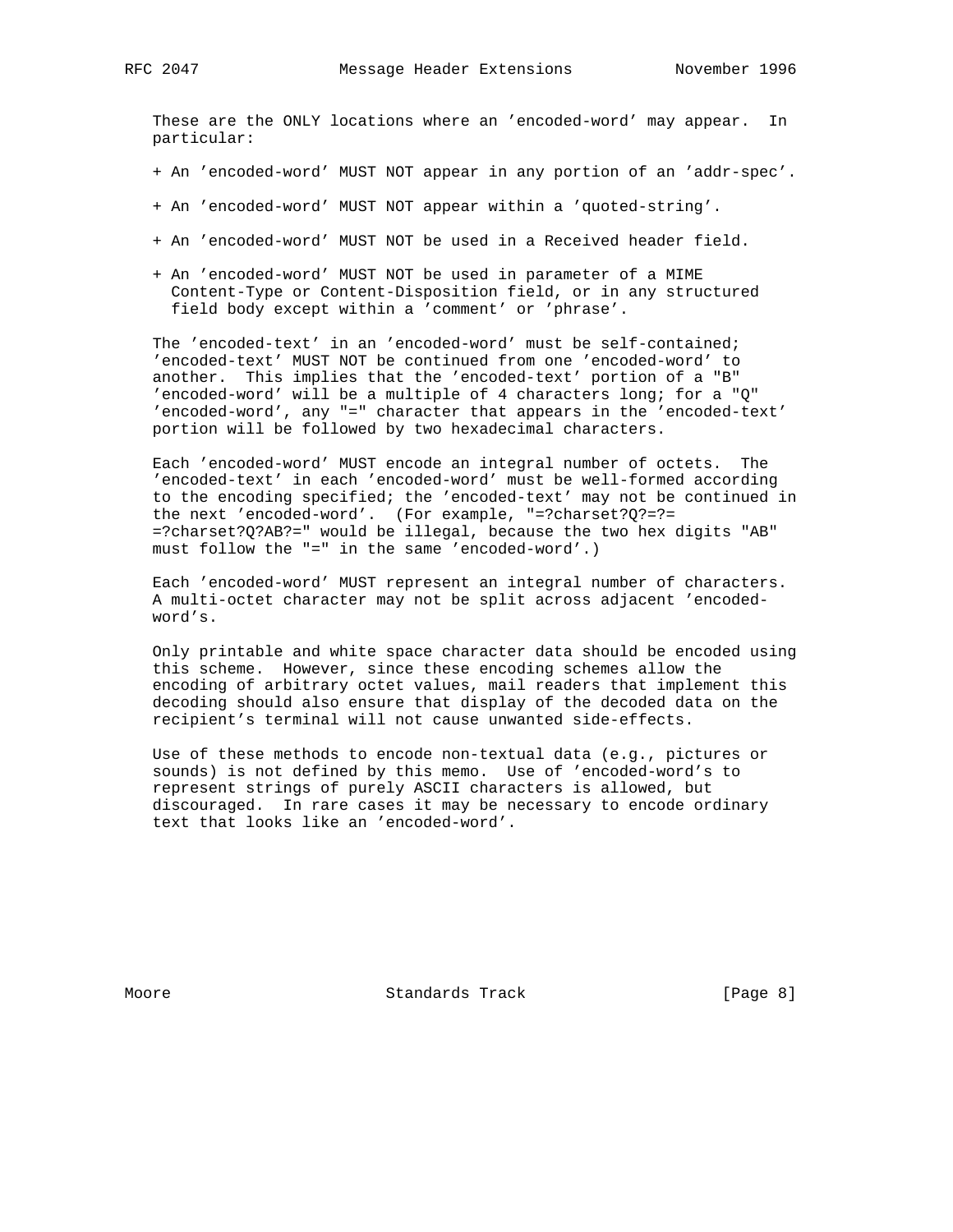6. Support of 'encoded-word's by mail readers

6.1. Recognition of 'encoded-word's in message headers

 A mail reader must parse the message and body part headers according to the rules in RFC 822 to correctly recognize 'encoded-word's.

'encoded-word's are to be recognized as follows:

- (1) Any message or body part header field defined as '\*text', or any user-defined header field, should be parsed as follows: Beginning at the start of the field-body and immediately following each occurrence of 'linear-white-space', each sequence of up to 75 printable characters (not containing any 'linear-white-space') should be examined to see if it is an 'encoded-word' according to the syntax rules in section 2. Any other sequence of printable characters should be treated as ordinary ASCII text.
- (2) Any header field not defined as '\*text' should be parsed according to the syntax rules for that header field. However, any 'word' that appears within a 'phrase' should be treated as an 'encoded-word' if it meets the syntax rules in section 2. Otherwise it should be treated as an ordinary 'word'.
- (3) Within a 'comment', any sequence of up to 75 printable characters (not containing 'linear-white-space'), that meets the syntax rules in section 2, should be treated as an 'encoded-word'. Otherwise it should be treated as normal comment text.
- (4) A MIME-Version header field is NOT required to be present for 'encoded-word's to be interpreted according to this specification. One reason for this is that the mail reader is not expected to parse the entire message header before displaying lines that may contain 'encoded-word's.
- 6.2. Display of 'encoded-word's

 Any 'encoded-word's so recognized are decoded, and if possible, the resulting unencoded text is displayed in the original character set.

 NOTE: Decoding and display of encoded-words occurs \*after\* a structured field body is parsed into tokens. It is therefore possible to hide 'special' characters in encoded-words which, when displayed, will be indistinguishable from 'special' characters in the surrounding text. For this and other reasons, it is NOT generally possible to translate a message header containing 'encoded-word's to an unencoded form which can be parsed by an RFC 822 mail reader.

Moore **Standards Track** [Page 9]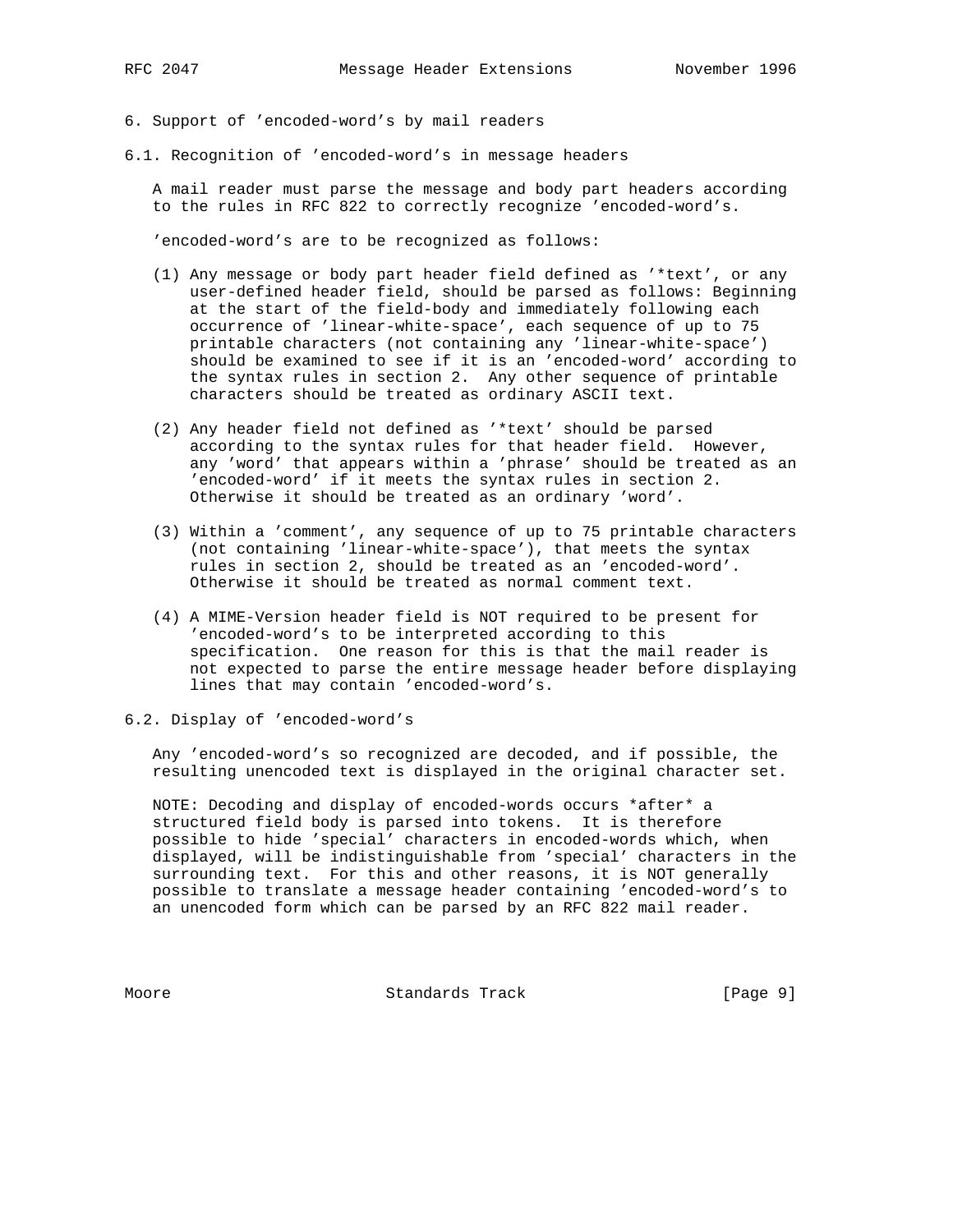When displaying a particular header field that contains multiple 'encoded-word's, any 'linear-white-space' that separates a pair of adjacent 'encoded-word's is ignored. (This is to allow the use of multiple 'encoded-word's to represent long strings of unencoded text, without having to separate 'encoded-word's where spaces occur in the unencoded text.)

 In the event other encodings are defined in the future, and the mail reader does not support the encoding used, it may either (a) display the 'encoded-word' as ordinary text, or (b) substitute an appropriate message indicating that the text could not be decoded.

 If the mail reader does not support the character set used, it may (a) display the 'encoded-word' as ordinary text (i.e., as it appears in the header), (b) make a "best effort" to display using such characters as are available, or (c) substitute an appropriate message indicating that the decoded text could not be displayed.

 If the character set being used employs code-switching techniques, display of the encoded text implicitly begins in "ASCII mode". In addition, the mail reader must ensure that the output device is once again in "ASCII mode" after the 'encoded-word' is displayed.

6.3. Mail reader handling of incorrectly formed 'encoded-word's

 It is possible that an 'encoded-word' that is legal according to the syntax defined in section 2, is incorrectly formed according to the rules for the encoding being used. For example:

- (1) An 'encoded-word' which contains characters which are not legal for a particular encoding (for example, a "-" in the "B" encoding, or a SPACE or HTAB in either the "B" or "Q" encoding), is incorrectly formed.
- (2) Any 'encoded-word' which encodes a non-integral number of characters or octets is incorrectly formed.

 A mail reader need not attempt to display the text associated with an 'encoded-word' that is incorrectly formed. However, a mail reader MUST NOT prevent the display or handling of a message because an 'encoded-word' is incorrectly formed.

## 7. Conformance

 A mail composing program claiming compliance with this specification MUST ensure that any string of non-white-space printable ASCII characters within a '\*text' or '\*ctext' that begins with "=?" and ends with "?=" be a valid 'encoded-word'. ("begins" means: at the

Moore Standards Track [Page 10]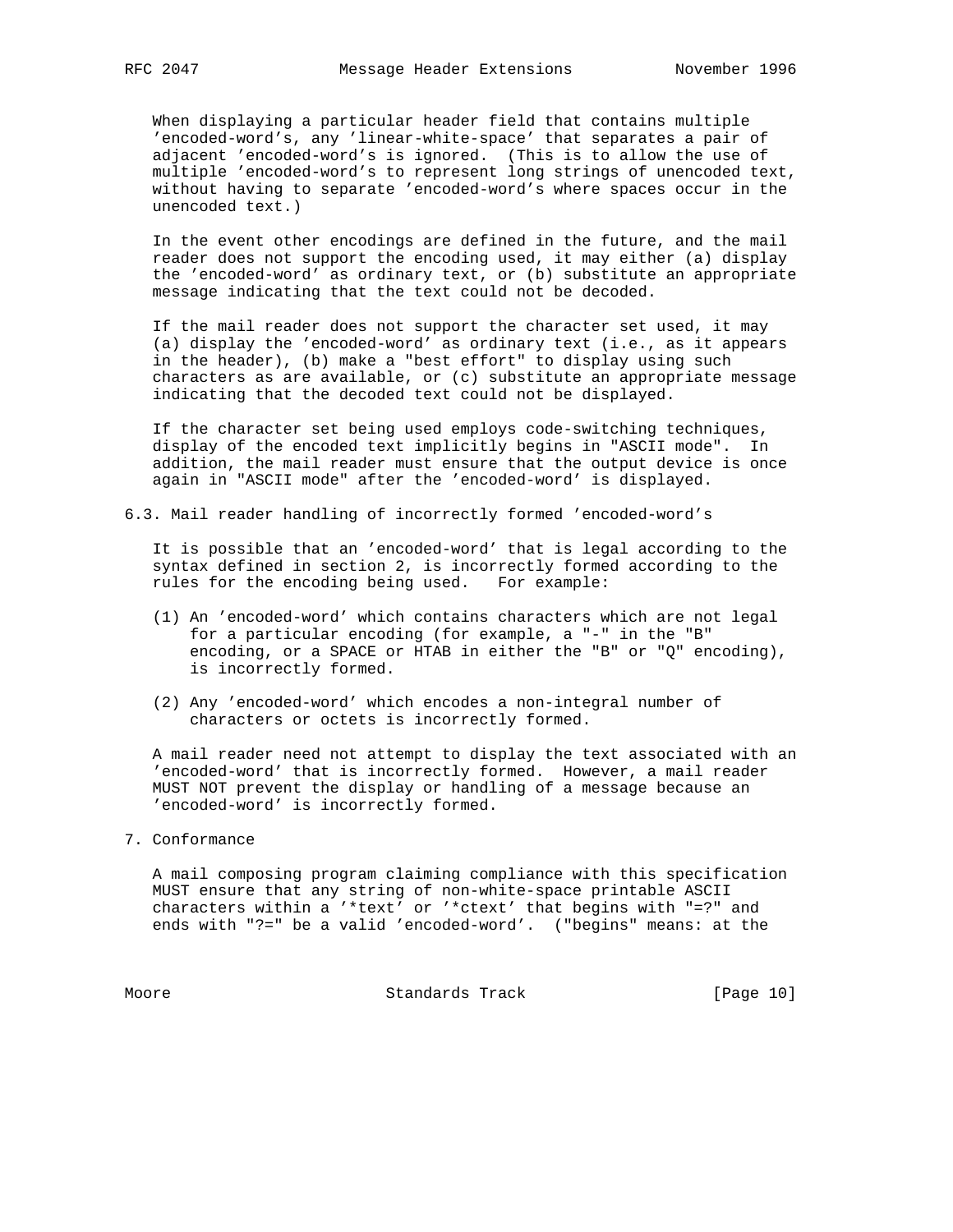start of the field-body, immediately following 'linear-white-space', or immediately following a "(" for an 'encoded-word' within '\*ctext'; "ends" means: at the end of the field-body, immediately preceding 'linear-white-space', or immediately preceding a ")" for an 'encoded-word' within '\*ctext'.) In addition, any 'word' within a 'phrase' that begins with "=?" and ends with "?=" must be a valid 'encoded-word'.

 A mail reading program claiming compliance with this specification must be able to distinguish 'encoded-word's from 'text', 'ctext', or 'word's, according to the rules in section 6, anytime they appear in appropriate places in message headers. It must support both the "B" and "Q" encodings for any character set which it supports. The program must be able to display the unencoded text if the character set is "US-ASCII". For the ISO-8859-\* character sets, the mail reading program must at least be able to display the characters which are also in the ASCII set.

8. Examples

 The following are examples of message headers containing 'encoded word's:

 From: =?US-ASCII?Q?Keith\_Moore?= <moore@cs.utk.edu> To: =?ISO-8859-1?Q?Keld\_J=F8rn\_Simonsen?= <keld@dkuug.dk> CC: =?ISO-8859-1?Q?Andr=E9?= Pirard <PIRARD@vm1.ulg.ac.be> Subject: =?ISO-8859-1?B?SWYgeW91IGNhbiByZWFkIHRoaXMgeW8=?= =?ISO-8859-2?B?dSB1bmRlcnN0YW5kIHRoZSBleGFtcGxlLg==?=

 Note: In the first 'encoded-word' of the Subject field above, the last "=" at the end of the 'encoded-text' is necessary because each 'encoded-word' must be self-contained (the "=" character completes a group of 4 base64 characters representing 2 octets). An additional octet could have been encoded in the first 'encoded-word' (so that the encoded-word would contain an exact multiple of 3 encoded octets), except that the second 'encoded-word' uses a different 'charset' than the first one.

 From: =?ISO-8859-1?Q?Olle\_J=E4rnefors?= <ojarnef@admin.kth.se> To: ietf-822@dimacs.rutgers.edu, ojarnef@admin.kth.se Subject: Time for ISO 10646?

 To: Dave Crocker <dcrocker@mordor.stanford.edu> Cc: ietf-822@dimacs.rutgers.edu, paf@comsol.se From: =?ISO-8859-1?Q?Patrik\_F=E4ltstr=F6m?= <paf@nada.kth.se> Subject: Re: RFC-HDR care and feeding

Moore Standards Track [Page 11]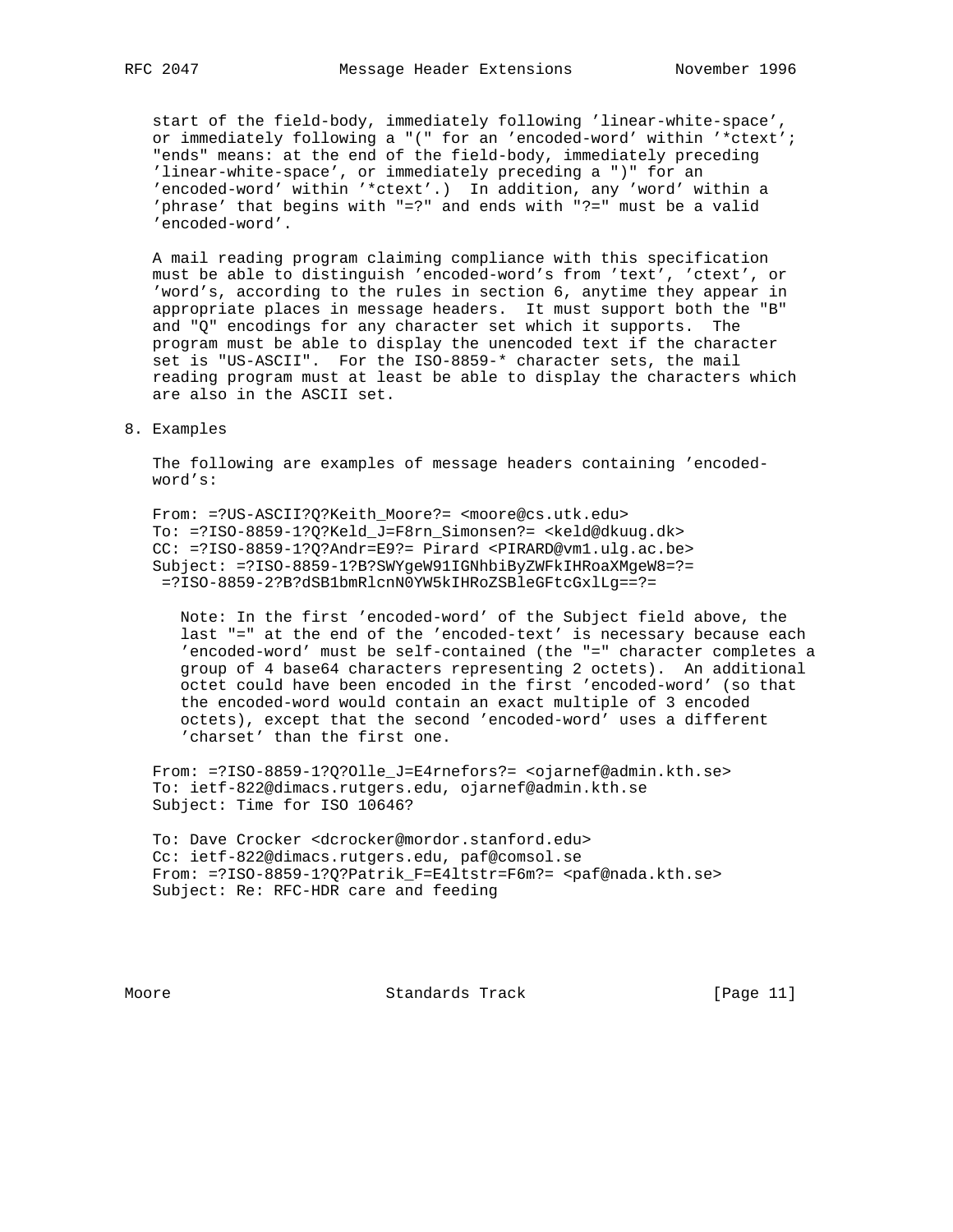From: Nathaniel Borenstein <nsb@thumper.bellcore.com> (=?iso-8859-8?b?7eXs+SDv4SDp7Oj08A==?=)

 To: Greg Vaudreuil <gvaudre@NRI.Reston.VA.US>, Ned Freed <ned@innosoft.com>, Keith Moore <moore@cs.utk.edu> Subject: Test of new header generator MIME-Version: 1.0 Content-type: text/plain; charset=ISO-8859-1

 The following examples illustrate how text containing 'encoded-word's which appear in a structured field body. The rules are slightly different for fields defined as '\*text' because "(" and ")" are not recognized as 'comment' delimiters. [Section 5, paragraph (1)].

 In each of the following examples, if the same sequence were to occur in a '\*text' field, the "displayed as" form would NOT be treated as encoded words, but be identical to the "encoded form". This is because each of the encoded-words in the following examples is adjacent to a "(" or ")" character.

 encoded form displayed as --------------------------------------------------------------------- (=?ISO-8859-1?Q?a?=) (a)

(=?ISO-8859-1?Q?a?= b) (a b)

 Within a 'comment', white space MUST appear between an 'encoded-word' and surrounding text. [Section 5, paragraph (2)]. However, white space is not needed between the initial "(" that begins the 'comment', and the 'encoded-word'.

 $(=?ISO-8859-1?Q?a?= ?ISO-8859-1?Q?b?=)$  (ab)

 White space between adjacent 'encoded-word's is not displayed.

(=?ISO-8859-1?Q?a?= =?ISO-8859-1?Q?b?=) (ab)

 Even multiple SPACEs between 'encoded-word's are ignored for the purpose of display.

 (=?ISO-8859-1?Q?a?= (ab) =?ISO-8859-1?Q?b?=)

> Any amount of linear-space-white between 'encoded-word's, even if it includes a CRLF followed by one or more SPACEs, is ignored for the purposes of display.

Moore Standards Track [Page 12]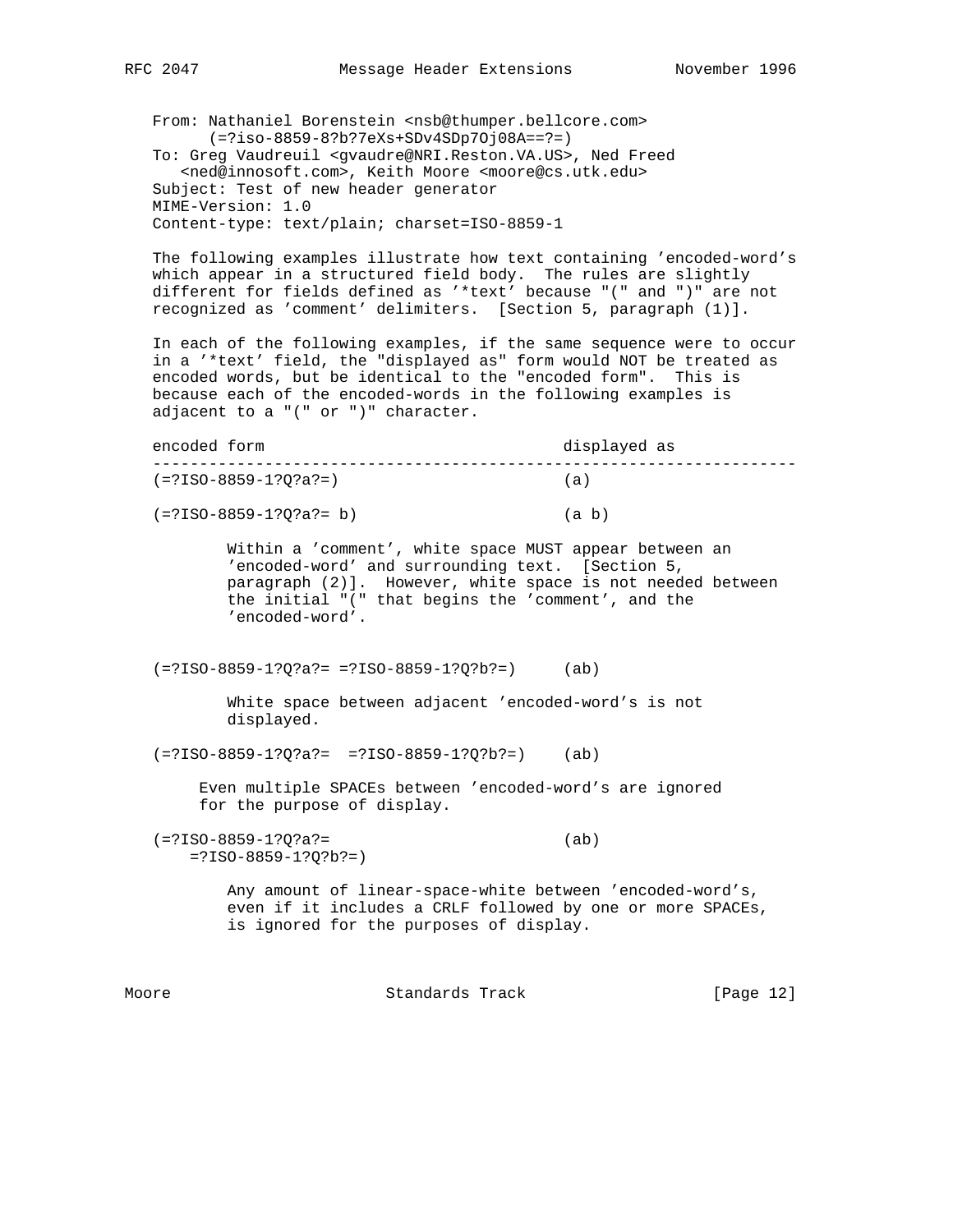(=?ISO-8859-1?Q?a\_b?=) (a b)

 In order to cause a SPACE to be displayed within a portion of encoded text, the SPACE MUST be encoded as part of the 'encoded-word'.

(=?ISO-8859-1?Q?a?= =?ISO-8859-2?Q?\_b?=) (a b)

 In order to cause a SPACE to be displayed between two strings of encoded text, the SPACE MAY be encoded as part of one of the 'encoded-word's.

- 9. References
	- [RFC 822] Crocker, D., "Standard for the Format of ARPA Internet Text Messages", STD 11, RFC 822, UDEL, August 1982.
	- [RFC 2049] Borenstein, N., and N. Freed, "Multipurpose Internet Mail Extensions (MIME) Part Five: Conformance Criteria and Examples", RFC 2049, November 1996.
	- [RFC 2045] Borenstein, N., and N. Freed, "Multipurpose Internet Mail Extensions (MIME) Part One: Format of Internet Message Bodies", RFC 2045, November 1996.
	- [RFC 2046] Borenstein N., and N. Freed, "Multipurpose Internet Mail Extensions (MIME) Part Two: Media Types", RFC 2046, November 1996.
	- [RFC 2048] Freed, N., Klensin, J., and J. Postel, "Multipurpose Internet Mail Extensions (MIME) Part Four: Registration Procedures", RFC 2048, November 1996.

Moore Standards Track [Page 13]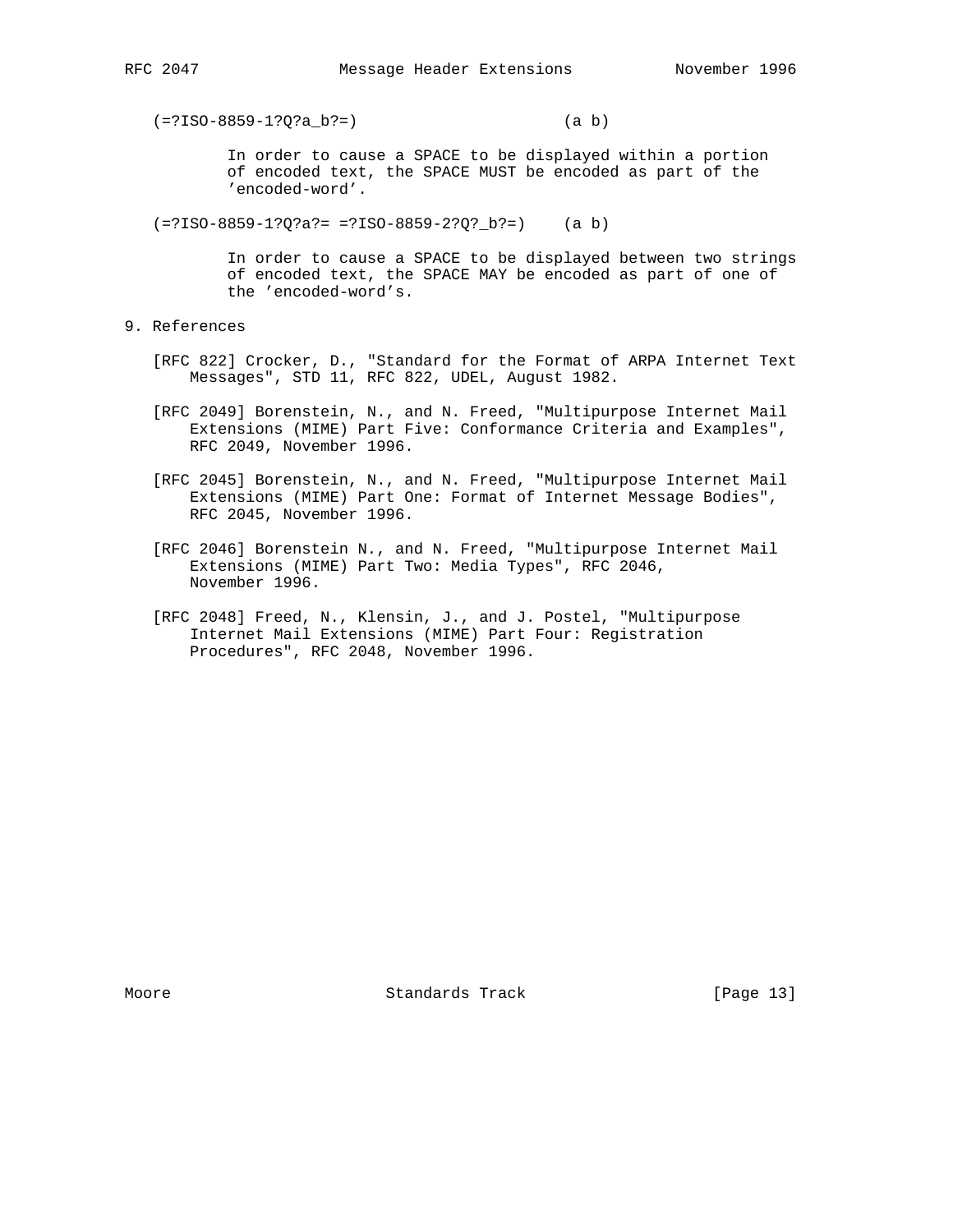# 10. Security Considerations

Security issues are not discussed in this memo.

11. Acknowledgements

 The author wishes to thank Nathaniel Borenstein, Issac Chan, Lutz Donnerhacke, Paul Eggert, Ned Freed, Andreas M. Kirchwitz, Olle Jarnefors, Mike Rosin, Yutaka Sato, Bart Schaefer, and Kazuhiko Yamamoto, for their helpful advice, insightful comments, and illuminating questions in response to earlier versions of this specification.

12. Author's Address

 Keith Moore University of Tennessee 107 Ayres Hall Knoxville TN 37996-1301

EMail: moore@cs.utk.edu

Moore Standards Track [Page 14]